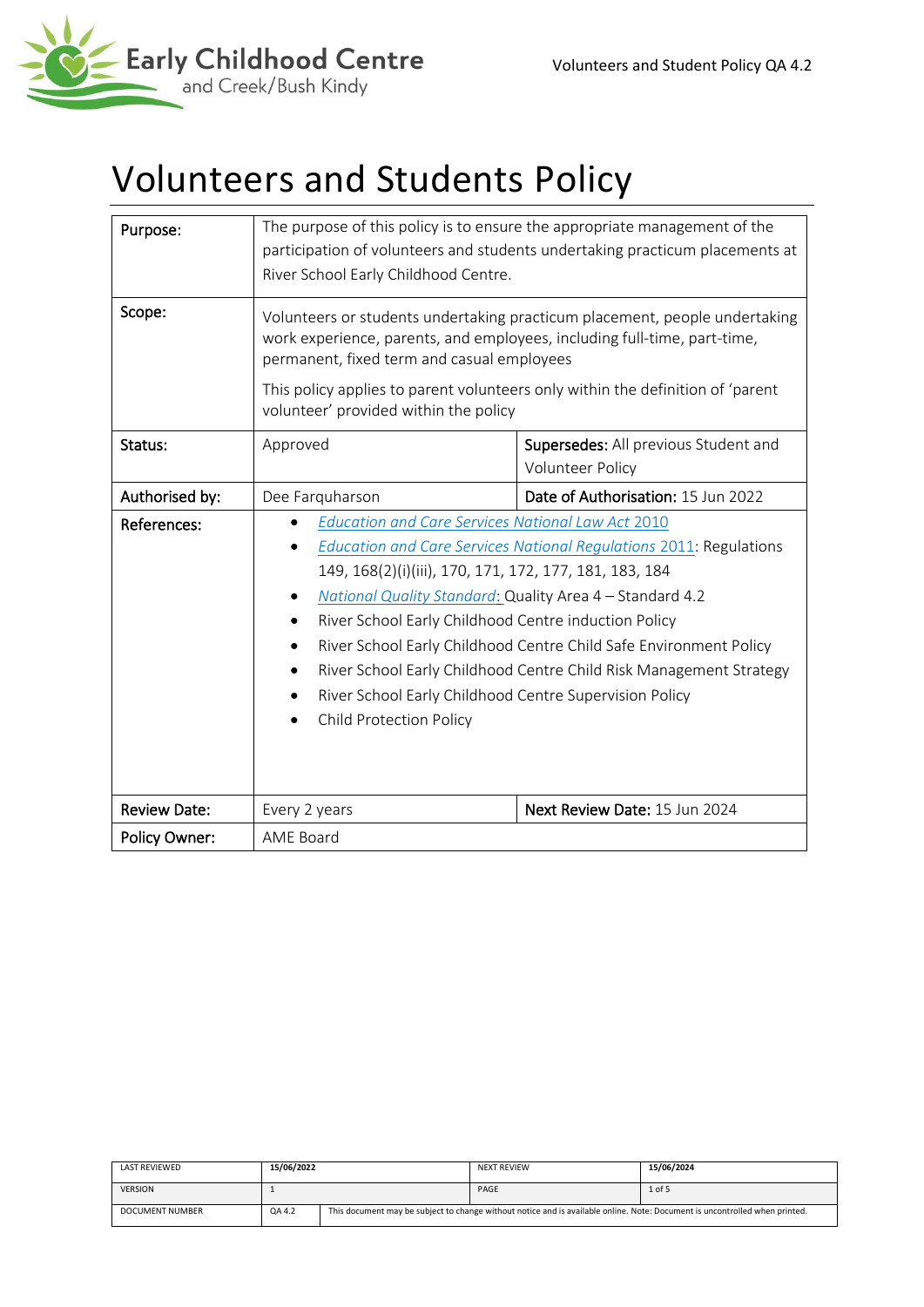

### **Policy Statement**

Volunteers and students on practicum placements are welcomed, valued, and respected at River School Early Childhood Centre. The service aims to develop and maintain relationships with volunteers and students that are based on the principles of mutual respect, equity and fairness. These partnerships will be based on the foundation of understanding each other's expectations and attitudes, and build on the strength of each other's knowledge.

River School Early Childhood Centre particularly values the participation of parents, guardians and other family members, and the voluntary contribution they make to the education and care of their own and other children. The service aims to provide a range of opportunities for family members, volunteers and students to participate in programs and activities while adhering to clear guidelines regarding appropriate behaviour towards and relationships with employees, other adults and children at the service. Note, this policy applies to parent volunteers only within the definition of 'parent volunteer' provided below.

Volunteers and students will be recruited, selected, trained, and managed in line with the River School Early Childhood Centre Child Risk Management Strategy, as outlined below.

#### **Prior to Commencement**

Volunteers and students will be recruited and selected in line with the River School Early Childhood Centre Child Risk Management Strategy, as follows:

- Volunteers and students will be interviewed to ascertain their suitability for, and interest in, the tasks they will be undertaking, and to assess whether their goals can be achieved;
- Reference checks will be undertaken by the Nominated Supervisor or another nominee of the Approved Provider to confirm work abilities or character attributes; and
- Volunteers and students at River School Early Childhood Centre will generally require a Blue Card. However, parents of children enrolled at the service and volunteers aged under 18 do not require a Blue Card. It is important to note that all students undertaking a practical placement as part of their studies with an education provider, no matter what their age, do legally require a Blue Card; and
- Volunteers and students will not commence at the service until they hold a valid Blue Card as required.

### **Upon Commencement**

Volunteers and students will be trained and managed in line with the River School Early Childhood Centre Child Risk Management Strategy, as follows:

- All policies at River School Early Childhood Centre that apply to employees will apply to volunteers and students in the same way. References in such policies to employees should be read to include volunteers and students.
- Volunteers and students will be provided with access to all service policies and procedures, and a copy of the *Education and Care Services National Regulations* 2011, particularly the

| LAST REVIEWED          | 15/06/2022 |                                                                                                                             | <b>NEXT REVIEW</b> | 15/06/2024 |
|------------------------|------------|-----------------------------------------------------------------------------------------------------------------------------|--------------------|------------|
| <b>VERSION</b>         |            |                                                                                                                             | PAGE               | 2 of 5     |
| <b>DOCUMENT NUMBER</b> | QA 4.2     | This document may be subject to change without notice and is available online. Note: Document is uncontrolled when printed. |                    |            |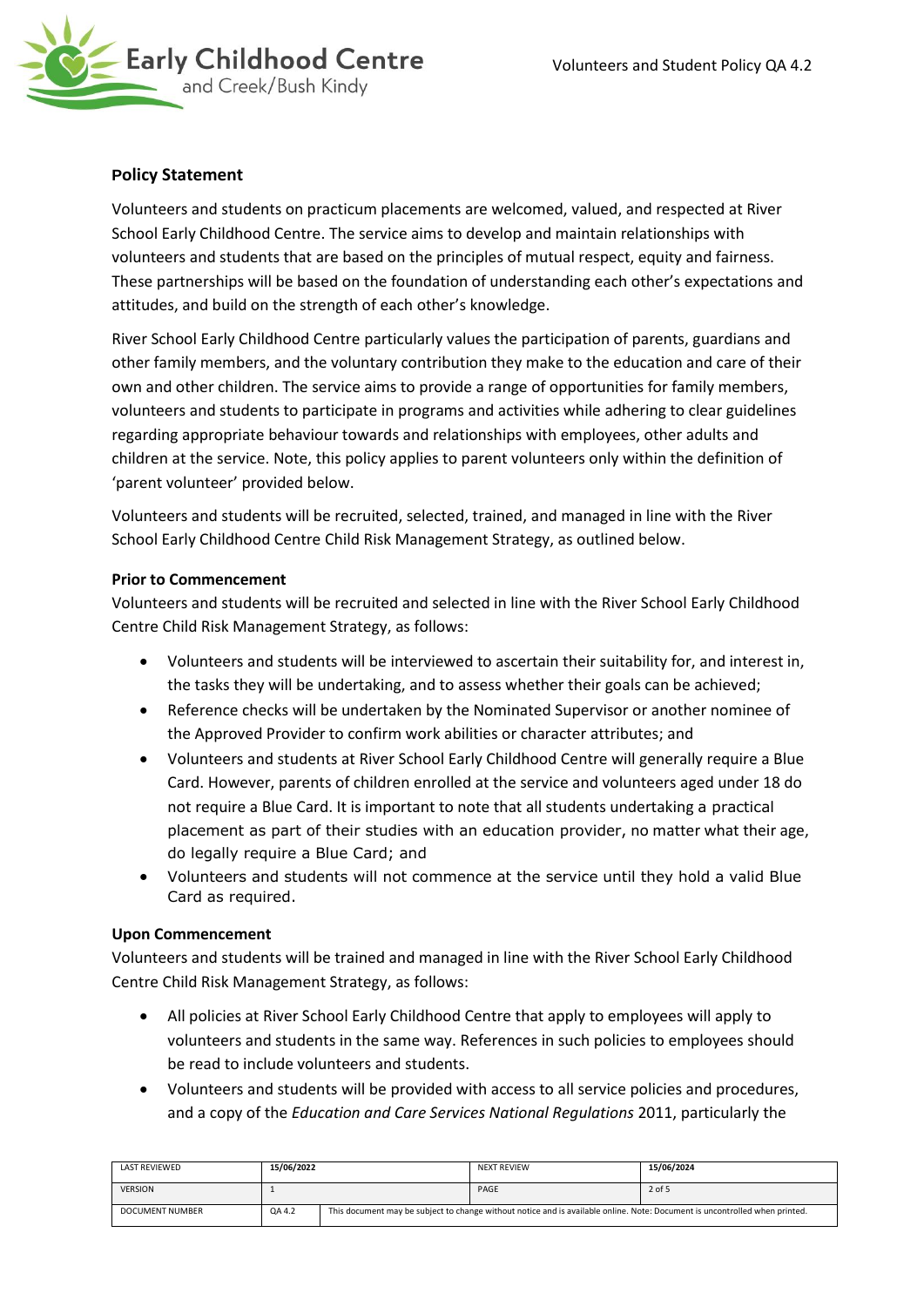

River School Early Childhood Centre Employee Code of Conduct, Child Safe Environment and Work Health and Safety Policies.

- As with employees, volunteers and students will be inducted into the service under the River School Early Childhood Centre Induction Policy and Procedure and will be provided with appropriate training.
- Volunteers and students will be adequately supervised at all times to ensure that the health, safety, and wellbeing of children at the service is protected, in line with the River School Early Childhood Centre Supervision and Child Safe Environment Policies. Volunteers and students will not be left with sole supervision of individual children or groups of children.
- Volunteers will only be engaged to complement, not replace, the work of paid employees. Accordingly, the services will not engage volunteers to fill the place of an employee who is ill or on leave, or to fill a vacant budgeted position.
- Volunteers will not be asked to perform tasks:
	- − That put the children or themselves in a vulnerable or potentially unsafe situation;
	- − That they are untrained, unqualified or too inexperienced to undertake; or
	- − Where there is a conflict of interest.
- In line with the *Education and Care Services National Regulations* 2011, the service will keep staff records for volunteers and students. These records will include:
	- − The full name, address and date of birth of each student or volunteer; and
	- − The date and hours of participation for each day the volunteer or student participates in the service.

### **Definitions**

Definitions relevant to this policy include:

**Parent volunteer:** a parent of a child at the service, volunteering on a regular basis; this excludes parents volunteering on an ad hoc or irregular basis for short periods of time only

**Student**: a person undertaking a practicum placement as part of a recognised early childhood qualification. This student will be supported by an educational institution in the completion of their placement

**Volunteer**: a person who willingly undertakes defined activities to support the education and care programs at a children's service in an unpaid or honorary capacity

### **Responsibilities**

### **River School Early Childhood Centre has the following role and responsibilities:**

- Act to establish positive and constructive relationships with volunteers and students.
- Recruit, select, train, and manage volunteers and students in line with the River School Early Childhood Centre Child Risk Management Strategy.
- Conduct interviews and reference checks of potential volunteers and students.
- Ensure that valid Blue Cards are held before volunteers and students commence.
- Provide access to and ensure compliance with service policies and relevant legislation.

| LAST REVIEWED   | 15/06/2022 |                                                                                                                             | <b>NEXT REVIEW</b> | 15/06/2024 |
|-----------------|------------|-----------------------------------------------------------------------------------------------------------------------------|--------------------|------------|
| <b>VERSION</b>  |            |                                                                                                                             | PAGE               | 3 of 5     |
| DOCUMENT NUMBER | QA 4.2     | This document may be subject to change without notice and is available online. Note: Document is uncontrolled when printed. |                    |            |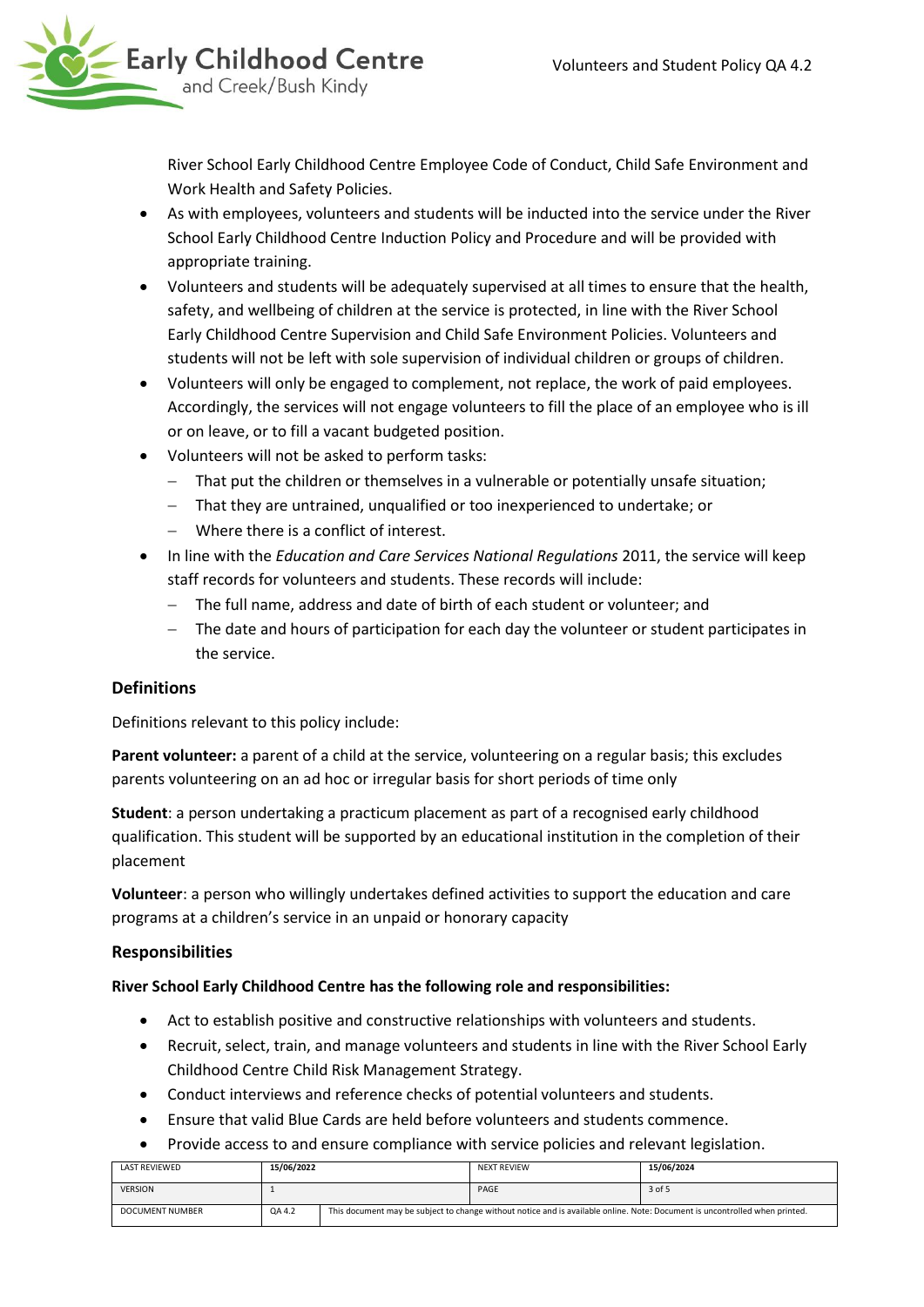

- Induct and train volunteers and students in accordance with the River School Early Childhood Centre Induction Policy and Procedure.
- Ensure that volunteers and students are appropriately supervised.
- Ensure that only appropriate tasks are delegated to volunteers and students.
- Keep appropriate staff records for volunteers and students.

#### **Employees of River School Early Childhood Centre have the following role and responsibilities:**

- Act in accordance with this Policy.
- Ensure that they assist with the appropriate supervision of volunteers and students.
- Only delegate appropriate tasks to volunteers and students.

## **Volunteers and students at River School Early Childhood Centre have the following role and responsibilities:**

- Act in accordance with this Policy and all River School Early Childhood Centre policies and procedures.
- Act to establish positive and constructive relationships with employees, other adults, and children at the service.
- Openly and honestly take part in their recruitment, selection, training, and management by the service.
- Ensure that they hold a valid Blue Card before commencing at the service.

### **Implementation**

In practice, River School Early Childhood Centre's commitment to appropriately manage the participation of volunteers and students means that it will implement the following measures:

- Awareness regularly raise awareness of the value and respect the service places on volunteers and students, including by the development and implementation of this Policy.
- Training provide volunteers and students with access to appropriate training.
- Record keeping, monitoring, reporting keep appropriate records, monitor, and report on volunteers and students within the service in line with this Policy.

### **Compliance and Monitoring**

In line with the *Education and Care Service National Regulations* 2011, River School Early Childhood Centre will ensure that:

- Copies of this policy and any related procedures are readily accessible and available for inspection by the Nominated Supervisor, employees, volunteers, students and families.
- Parents of children enrolled at the service are notified at least 14 days before the service makes any change to a policy or procedure that may have a significant impact on the service's provision of education and care to any child enrolled at the service or the family's ability to utilise the service.

| LAST REVIEWED   | 15/06/2022 |                                                                                                                             | <b>NEXT REVIEW</b> | 15/06/2024 |
|-----------------|------------|-----------------------------------------------------------------------------------------------------------------------------|--------------------|------------|
| <b>VERSION</b>  |            |                                                                                                                             | PAGE               | 4 of 5     |
| DOCUMENT NUMBER | QA 4.2     | This document may be subject to change without notice and is available online. Note: Document is uncontrolled when printed. |                    |            |